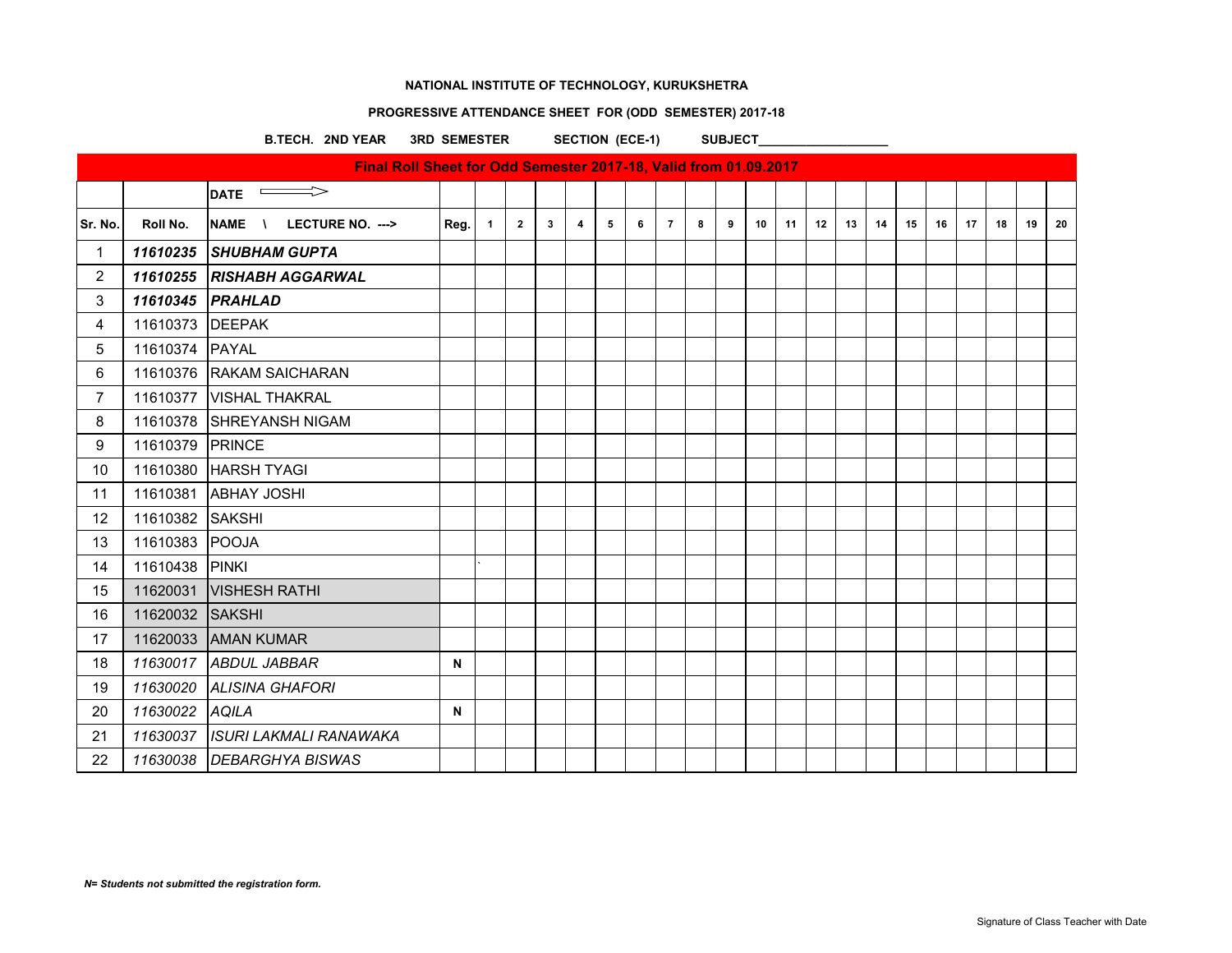### **PROGRESSIVE ATTENDANCE SHEET FOR (ODD SEMESTER) 2017-18**

B.TECH. 2ND YEAR 3RD SEMESTER SECTION (ECE-2) SUBJECT\_

 $\overline{\phantom{a}}$ DATE  $\overline{\phantom{a}}$ Sr. No. | Roll No. |NAME \ LECTURE NO. ---> | Reg. | 1 | 2 | 3 | 4 | 5 | 6 | 7 | 8 | 9 | 10 | 11 | 12 | 13 | 14 | 15 | 16 | 17 | 18 | 19 | 20 1 *11610027 RUCHI DWIVEDI* 2 *11610252 SHALINI GOYAL* 3 11610384 NEERAJ 4 11610385 AVINASH BHARTI **N** 5 11610386 ANUJ 6 11610387 HIMANGI SAXENA 7 11610388 CHINKI RANA 8 | 11610389 | ROBIN BADSARA **N** 9 11610390 AKANKSHA SHARMA 10 11610391 ANNAMAREDDY CHAITANYA SRI **KRISHNA** 11 11610392 LIPIKA SAINI 12 | 11610393 SHIVANI YADAV 13 11610394 PULKIT YADAV 14 11610395 ABHISHEK KARMAKAR 15 11610396 ADITYA PRATAP SINGH 16 11610397 MOHAN LAL 17 | 11610398 | SACHIN KUMAR 18 11610399 DEVIREDDY NITHISH KUMAR REDDY 19 11620035 PRANAV PRABHAKAR 20 11620036 PRAGYA BANSAL **N** 21 | 11620037 | VIJENDRA KUMAR MEENA **Final Roll Sheet for Odd Semester 2017-18, Valid from 01.09.2017**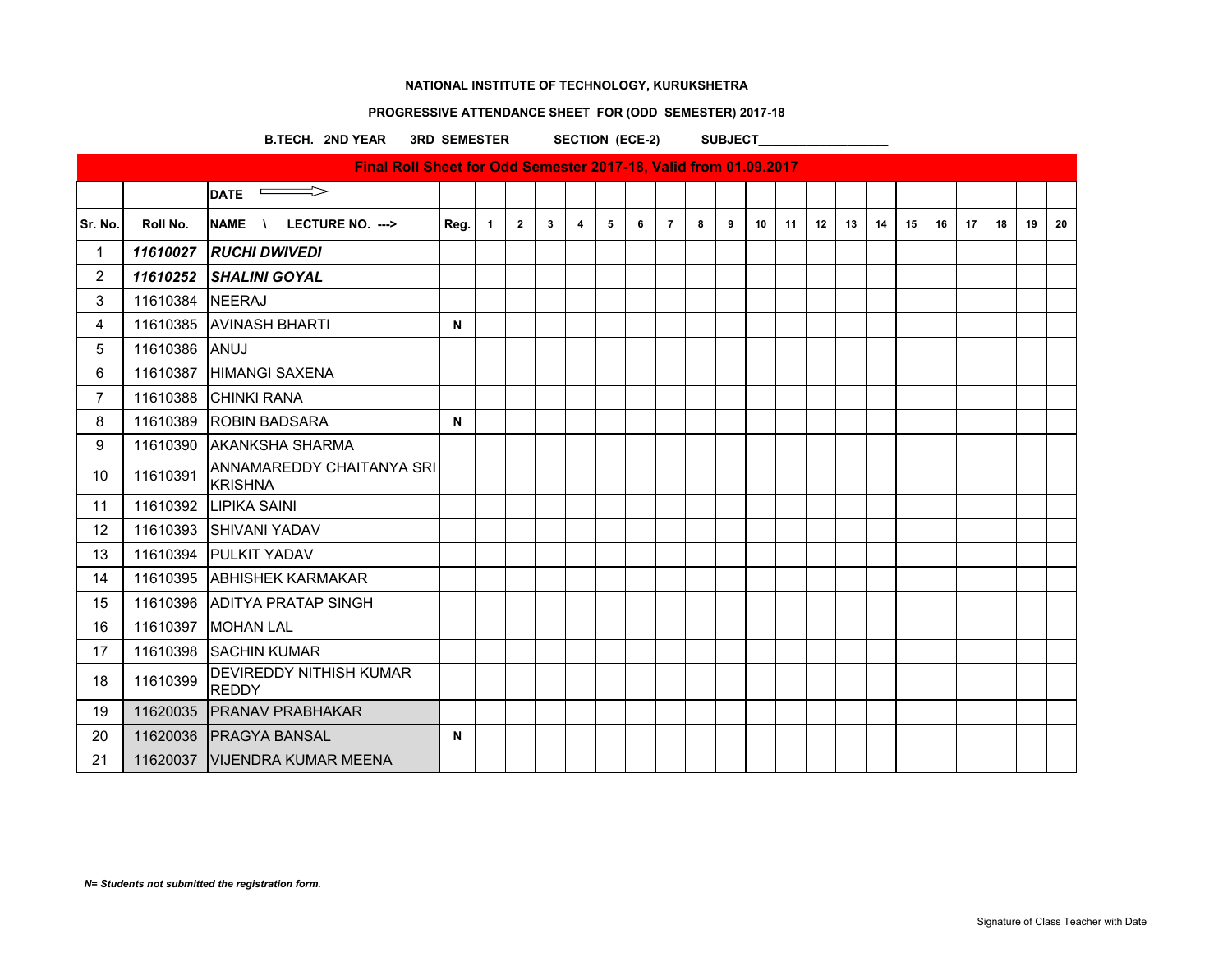# **PROGRESSIVE ATTENDANCE SHEET FOR (ODD SEMESTER) 2017-18**

B.TECH. 2ND YEAR 3RD SEMESTER SECTION (ECE-3) SUBJECT\_

|                |                 | Final Roll Sheet for Odd Semester 2017-18, Valid from 01.09.2017 |      |              |                |   |                         |   |   |                |   |   |    |    |    |    |    |    |    |    |    |    |    |
|----------------|-----------------|------------------------------------------------------------------|------|--------------|----------------|---|-------------------------|---|---|----------------|---|---|----|----|----|----|----|----|----|----|----|----|----|
|                |                 | $\implies$<br><b>DATE</b>                                        |      |              |                |   |                         |   |   |                |   |   |    |    |    |    |    |    |    |    |    |    |    |
| Sr. No.        | Roll No.        | NAME \<br>LECTURE NO. --->                                       | Reg. | $\mathbf{1}$ | $\overline{2}$ | 3 | $\overline{\mathbf{4}}$ | 5 | 6 | $\overline{7}$ | 8 | 9 | 10 | 11 | 12 | 13 | 14 | 15 | 16 | 17 | 18 | 19 | 20 |
| $\mathbf{1}$   |                 | 11610258 SUHANI MATTAS                                           |      |              |                |   |                         |   |   |                |   |   |    |    |    |    |    |    |    |    |    |    |    |
| $\overline{2}$ |                 | 11610375 ANAHITA GARG                                            | N    |              |                |   |                         |   |   |                |   |   |    |    |    |    |    |    |    |    |    |    |    |
| 3              |                 | 11610400 KARTIK VASHISHT                                         |      |              |                |   |                         |   |   |                |   |   |    |    |    |    |    |    |    |    |    |    |    |
| 4              |                 | 11610401 PAWAN YADAV                                             |      |              |                |   |                         |   |   |                |   |   |    |    |    |    |    |    |    |    |    |    |    |
| 5              |                 | 11610402 HARSH KUMAR                                             |      |              |                |   |                         |   |   |                |   |   |    |    |    |    |    |    |    |    |    |    |    |
| 6              |                 | 11610403 NAGENDRA JHA                                            | N    |              |                |   |                         |   |   |                |   |   |    |    |    |    |    |    |    |    |    |    |    |
| $\overline{7}$ |                 | 11610405 ANMOL KALRA                                             |      |              |                |   |                         |   |   |                |   |   |    |    |    |    |    |    |    |    |    |    |    |
| 8              | 11610406 ARPIT  |                                                                  |      |              |                |   |                         |   |   |                |   |   |    |    |    |    |    |    |    |    |    |    |    |
| 9              | 11610408 ROHIT  |                                                                  |      |              |                |   |                         |   |   |                |   |   |    |    |    |    |    |    |    |    |    |    |    |
| 10             |                 | 11610409 ABHISHEK KUMAR                                          |      |              |                |   |                         |   |   |                |   |   |    |    |    |    |    |    |    |    |    |    |    |
| 11             | 11610410 RAJESH |                                                                  |      |              |                |   |                         |   |   |                |   |   |    |    |    |    |    |    |    |    |    |    |    |
| 12             |                 | 11610411 AKSHAY KWATRA                                           |      |              |                |   |                         |   |   |                |   |   |    |    |    |    |    |    |    |    |    |    |    |
| 13             |                 | 11610412 MAHAK RAJ                                               |      |              |                |   |                         |   |   |                |   |   |    |    |    |    |    |    |    |    |    |    |    |
| 14             |                 | 11610413 KHUSHBOO YADAV                                          |      |              |                |   |                         |   |   |                |   |   |    |    |    |    |    |    |    |    |    |    |    |
| 15             |                 | 11610414 HIMANSHU BAG                                            |      |              |                |   |                         |   |   |                |   |   |    |    |    |    |    |    |    |    |    |    |    |
| 16             | 11610415 ANKUR  |                                                                  |      |              |                |   |                         |   |   |                |   |   |    |    |    |    |    |    |    |    |    |    |    |
| 17             | 11610416 PRINCE |                                                                  |      |              |                |   |                         |   |   |                |   |   |    |    |    |    |    |    |    |    |    |    |    |
| 18             |                 | 11610636 AAKASH KALIA                                            |      |              |                |   |                         |   |   |                |   |   |    |    |    |    |    |    |    |    |    |    |    |
| 19             |                 | 11620038 AKANKSHA UCHARIYA                                       |      |              |                |   |                         |   |   |                |   |   |    |    |    |    |    |    |    |    |    |    |    |
| 20             |                 | 11620039 MAHEK GOEL                                              |      |              |                |   |                         |   |   |                |   |   |    |    |    |    |    |    |    |    |    |    |    |
| 21             |                 | 11620040 SHRIYANSHU VERMA                                        |      |              |                |   |                         |   |   |                |   |   |    |    |    |    |    |    |    |    |    |    |    |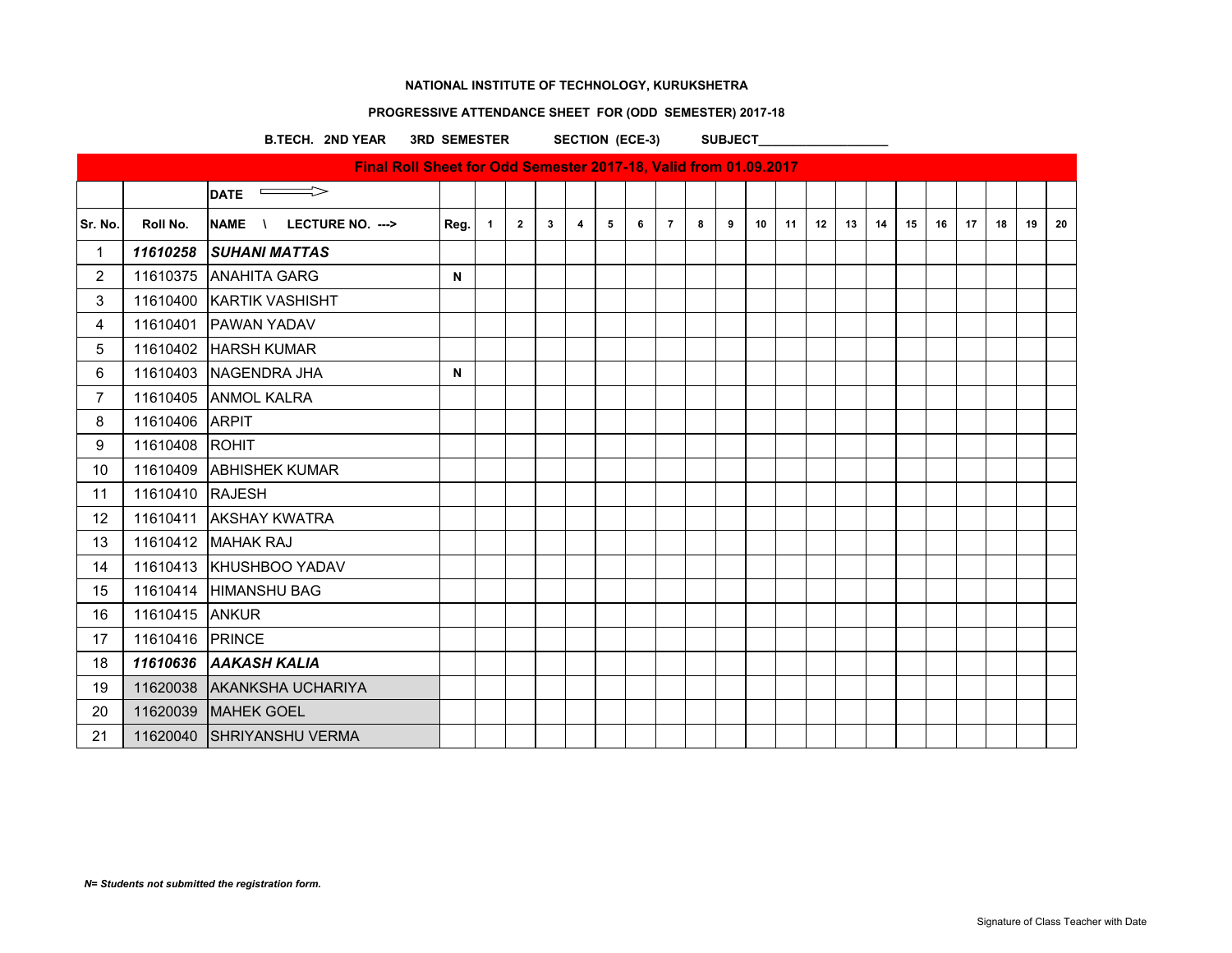# **PROGRESSIVE ATTENDANCE SHEET FOR (ODD SEMESTER) 2017-18**

B.TECH. 2ND YEAR 3RD SEMESTER SECTION (ECE-4) SUBJECT

|                 |                | Final Roll Sheet for Odd Semester 2017-18, Valid from 01.09.2017 |             |                |                |              |                         |                |   |                |   |   |    |    |    |    |    |    |    |    |    |    |    |
|-----------------|----------------|------------------------------------------------------------------|-------------|----------------|----------------|--------------|-------------------------|----------------|---|----------------|---|---|----|----|----|----|----|----|----|----|----|----|----|
|                 |                | $\qquad \qquad \Longrightarrow$<br><b>DATE</b>                   |             |                |                |              |                         |                |   |                |   |   |    |    |    |    |    |    |    |    |    |    |    |
| Sr. No.         | Roll No.       | NAME \<br>LECTURE NO. --->                                       | Reg.        | $\overline{1}$ | $\overline{2}$ | $\mathbf{3}$ | $\overline{\mathbf{4}}$ | 5 <sub>5</sub> | 6 | $\overline{7}$ | 8 | 9 | 10 | 11 | 12 | 13 | 14 | 15 | 16 | 17 | 18 | 19 | 20 |
| $\mathbf{1}$    |                | 11610064 AYUSH AGRAWAL                                           |             |                |                |              |                         |                |   |                |   |   |    |    |    |    |    |    |    |    |    |    |    |
| $\overline{2}$  |                | 11610238 YESHPAL                                                 |             |                |                |              |                         |                |   |                |   |   |    |    |    |    |    |    |    |    |    |    |    |
| 3               |                | 11610417 MD SHAAD ALAM                                           | $\mathbf N$ |                |                |              |                         |                |   |                |   |   |    |    |    |    |    |    |    |    |    |    |    |
| $\overline{4}$  | 11610418 YUKTA |                                                                  | N           |                |                |              |                         |                |   |                |   |   |    |    |    |    |    |    |    |    |    |    |    |
| 5               |                | 11610419 ABHILEKH DOWERAH                                        | $\mathbf N$ |                |                |              |                         |                |   |                |   |   |    |    |    |    |    |    |    |    |    |    |    |
| 6               |                | 11610420 SURAJ KUMAR                                             |             |                |                |              |                         |                |   |                |   |   |    |    |    |    |    |    |    |    |    |    |    |
| $\overline{7}$  |                | 11610421   ISHAN VERMA                                           |             |                |                |              |                         |                |   |                |   |   |    |    |    |    |    |    |    |    |    |    |    |
| 8               |                | 11610422 RAJAT SHARMA                                            |             |                |                |              |                         |                |   |                |   |   |    |    |    |    |    |    |    |    |    |    |    |
| 9               |                | 11610425 SEHEJ BANSAL                                            |             |                |                |              |                         |                |   |                |   |   |    |    |    |    |    |    |    |    |    |    |    |
| 10              |                | 11610426   DIVYANSHI SINGHAL                                     |             |                |                |              |                         |                |   |                |   |   |    |    |    |    |    |    |    |    |    |    |    |
| 11              |                | 11610427 MUKHESH ATTULURI                                        |             |                |                |              |                         |                |   |                |   |   |    |    |    |    |    |    |    |    |    |    |    |
| 12 <sup>2</sup> |                | 11610428 KUMAR KARTIKEYA                                         |             |                |                |              |                         |                |   |                |   |   |    |    |    |    |    |    |    |    |    |    |    |
| 13              |                | 11610429 MANNE HARSHAVARDHAN                                     |             |                |                |              |                         |                |   |                |   |   |    |    |    |    |    |    |    |    |    |    |    |
| 14              |                | 11610430 PRERNA CHOUDHARY                                        |             |                |                |              |                         |                |   |                |   |   |    |    |    |    |    |    |    |    |    |    |    |
| 15              | 11610431 AKHIL |                                                                  |             |                |                |              |                         |                |   |                |   |   |    |    |    |    |    |    |    |    |    |    |    |
| 16              | 11610432 RIYA  |                                                                  |             |                |                |              |                         |                |   |                |   |   |    |    |    |    |    |    |    |    |    |    |    |
| 17              |                | 11610433 PRAHLAD                                                 |             |                |                |              |                         |                |   |                |   |   |    |    |    |    |    |    |    |    |    |    |    |
| 18              |                | 11610611 RUPESH GUPTA                                            |             |                |                |              |                         |                |   |                |   |   |    |    |    |    |    |    |    |    |    |    |    |
| 19              |                | 11620041 RAGINI SINGH                                            |             |                |                |              |                         |                |   |                |   |   |    |    |    |    |    |    |    |    |    |    |    |
| 20              |                | 11620042 NIKHIL AGNIHOTRI                                        |             |                |                |              |                         |                |   |                |   |   |    |    |    |    |    |    |    |    |    |    |    |
| 21              |                | 11620043 RICHA RANI                                              |             |                |                |              |                         |                |   |                |   |   |    |    |    |    |    |    |    |    |    |    |    |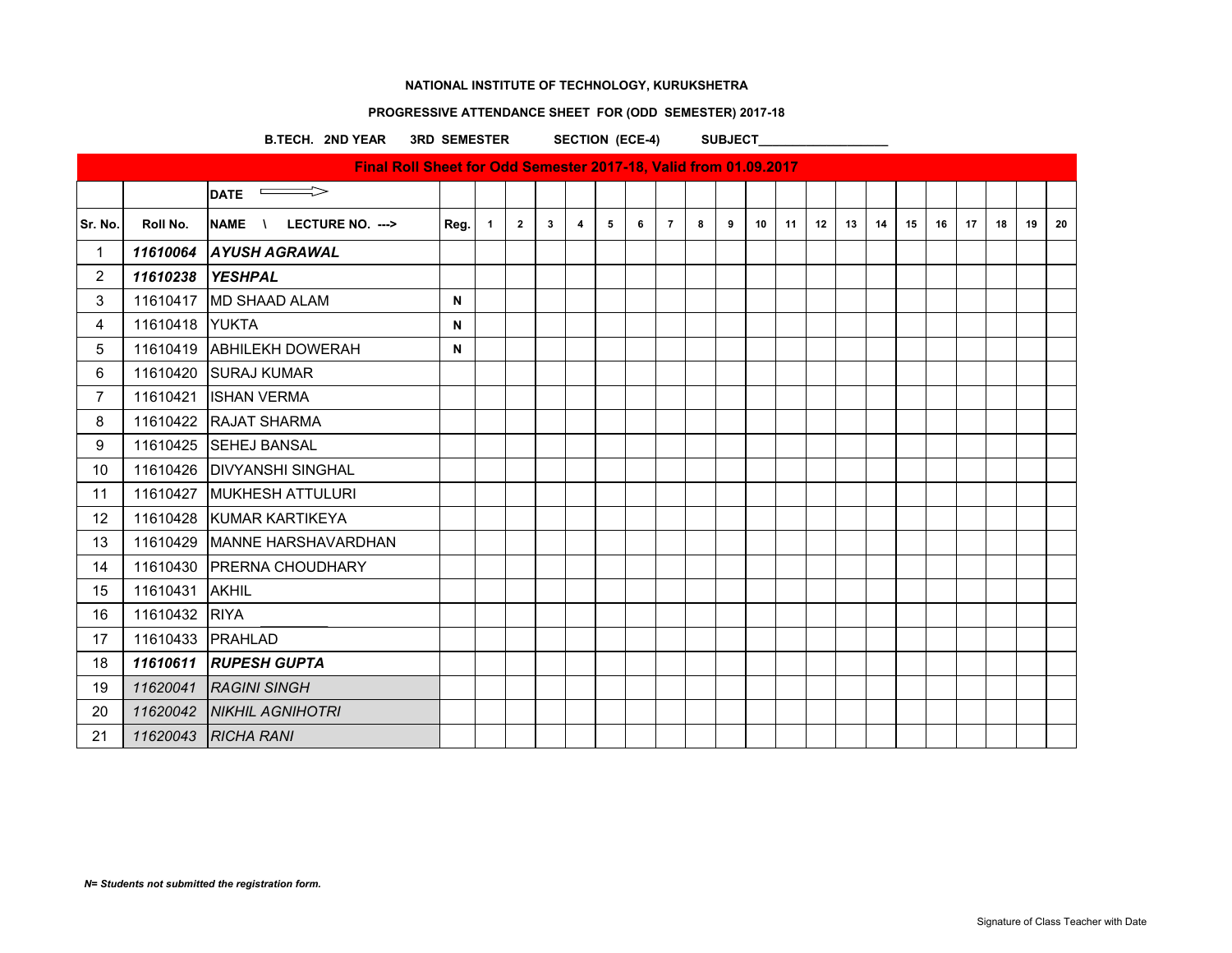# **PROGRESSIVE ATTENDANCE SHEET FOR (ODD SEMESTER) 2017-18**

B.TECH. 2ND YEAR 3RD SEMESTER SECTION (ECE-5) SUBJECT

|                   |                   | Final Roll Sheet for Odd Semester 2017-18, Valid from 01.09.2017 |      |                |                |   |   |   |   |                |   |   |    |    |    |    |    |    |    |    |    |    |    |
|-------------------|-------------------|------------------------------------------------------------------|------|----------------|----------------|---|---|---|---|----------------|---|---|----|----|----|----|----|----|----|----|----|----|----|
|                   |                   | DATE $\implies$                                                  |      |                |                |   |   |   |   |                |   |   |    |    |    |    |    |    |    |    |    |    |    |
| Sr. No.           | Roll No.          | <b>NAME</b><br>LECTURE NO. ---><br>$\lambda$                     | Reg. | $\overline{1}$ | $\overline{2}$ | 3 | 4 | 5 | 6 | $\overline{7}$ | 8 | 9 | 10 | 11 | 12 | 13 | 14 | 15 | 16 | 17 | 18 | 19 | 20 |
| $\mathbf 1$       | 11610077          | <b>YASHENDER MALIK</b>                                           |      |                |                |   |   |   |   |                |   |   |    |    |    |    |    |    |    |    |    |    |    |
| $\overline{2}$    | 11610300          | <b>SHAMBHAVI TIWARI</b>                                          |      |                |                |   |   |   |   |                |   |   |    |    |    |    |    |    |    |    |    |    |    |
| 3                 |                   | 11610434 G SAHANA                                                |      |                |                |   |   |   |   |                |   |   |    |    |    |    |    |    |    |    |    |    |    |
| $\overline{4}$    |                   | 11610435 PRASHANT YADAV                                          | N    |                |                |   |   |   |   |                |   |   |    |    |    |    |    |    |    |    |    |    |    |
| 5                 |                   | 11610436   VIKESH KUMAR                                          | N    |                |                |   |   |   |   |                |   |   |    |    |    |    |    |    |    |    |    |    |    |
| 6                 | 11610437 SAIF ALI |                                                                  |      |                |                |   |   |   |   |                |   |   |    |    |    |    |    |    |    |    |    |    |    |
| $\overline{7}$    |                   | 11610440 AAKANKSHA                                               |      |                |                |   |   |   |   |                |   |   |    |    |    |    |    |    |    |    |    |    |    |
| 8                 |                   | 11610442 KAMALAKAR RAO SINGARAJU                                 |      |                |                |   |   |   |   |                |   |   |    |    |    |    |    |    |    |    |    |    |    |
| 9                 |                   | 11610443 TARKESHWAR SINGH                                        |      |                |                |   |   |   |   |                |   |   |    |    |    |    |    |    |    |    |    |    |    |
| 10                |                   | 11610444 AJAY LAMBORA                                            |      |                |                |   |   |   |   |                |   |   |    |    |    |    |    |    |    |    |    |    |    |
| 11                | 11610445 AAYUSHI  |                                                                  |      |                |                |   |   |   |   |                |   |   |    |    |    |    |    |    |    |    |    |    |    |
| $12 \overline{ }$ |                   | 11610446 KUNDENA MANIDEEP                                        |      |                |                |   |   |   |   |                |   |   |    |    |    |    |    |    |    |    |    |    |    |
| 13                |                   | 11610447 AMAN KASHYAP                                            |      |                |                |   |   |   |   |                |   |   |    |    |    |    |    |    |    |    |    |    |    |
| 14                | 11610448 ANANYA   |                                                                  |      |                |                |   |   |   |   |                |   |   |    |    |    |    |    |    |    |    |    |    |    |
| 15                |                   | 11610449 ROHIT KUMAR                                             | N    |                |                |   |   |   |   |                |   |   |    |    |    |    |    |    |    |    |    |    |    |
| 16                |                   | 11610450 ARJUN CHAUDHARY                                         | N    |                |                |   |   |   |   |                |   |   |    |    |    |    |    |    |    |    |    |    |    |
| 17                |                   | 11620044 AASTHA SAXENA                                           | N    |                |                |   |   |   |   |                |   |   |    |    |    |    |    |    |    |    |    |    |    |
| 18                |                   | 11620045 SARTHAK GAUR                                            | N    |                |                |   |   |   |   |                |   |   |    |    |    |    |    |    |    |    |    |    |    |
| 19                |                   | 11620046 SANDEEP KUMAR                                           | N    |                |                |   |   |   |   |                |   |   |    |    |    |    |    |    |    |    |    |    |    |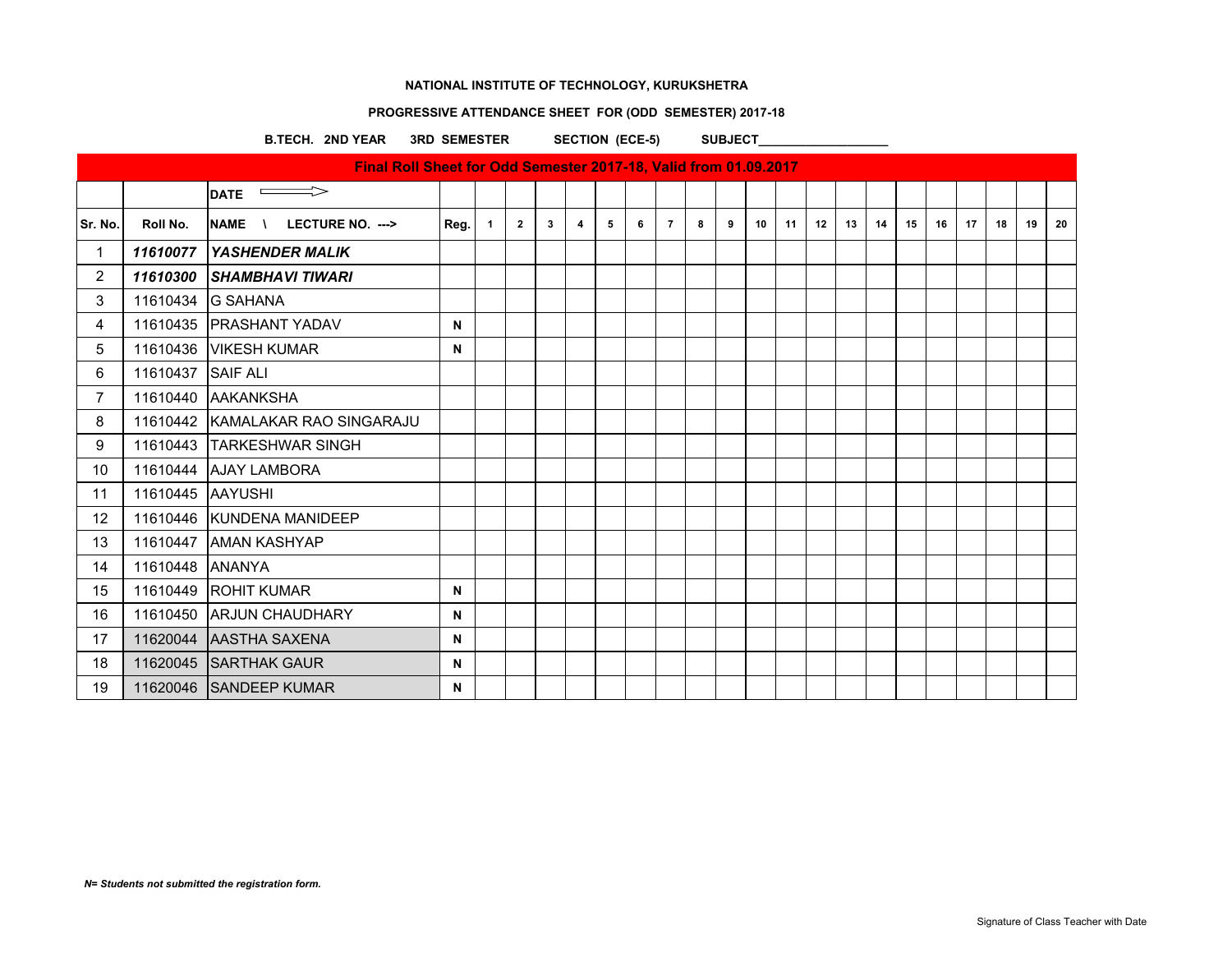# **PROGRESSIVE ATTENDANCE SHEET FOR (ODD SEMESTER) 2017-18**

B.TECH. 2ND YEAR 3RD SEMESTER SECTION (ECE-6) SUBJECT\_

|                |                 | Final Roll Sheet for Odd Semester 2017-18, Valid from 01.09.2017 |             |                |                |              |   |   |   |                |   |   |    |    |    |    |    |    |    |    |    |    |    |
|----------------|-----------------|------------------------------------------------------------------|-------------|----------------|----------------|--------------|---|---|---|----------------|---|---|----|----|----|----|----|----|----|----|----|----|----|
|                |                 | $\Rightarrow$<br><b>DATE</b>                                     |             |                |                |              |   |   |   |                |   |   |    |    |    |    |    |    |    |    |    |    |    |
| Sr. No.        | Roll No.        | NAME \<br>LECTURE NO. --->                                       | Reg.        | $\overline{1}$ | $\overline{2}$ | $\mathbf{3}$ | 4 | 5 | 6 | $\overline{7}$ | 8 | 9 | 10 | 11 | 12 | 13 | 14 | 15 | 16 | 17 | 18 | 19 | 20 |
| $\mathbf{1}$   | 11610079        | <b>AKASH GUPTA</b>                                               |             |                |                |              |   |   |   |                |   |   |    |    |    |    |    |    |    |    |    |    |    |
| $\overline{2}$ |                 | 11610308 PARVESH GARG                                            |             |                |                |              |   |   |   |                |   |   |    |    |    |    |    |    |    |    |    |    |    |
| 3              | 11610451        | <b>YOGESH KUMAR BASWAL</b>                                       |             |                |                |              |   |   |   |                |   |   |    |    |    |    |    |    |    |    |    |    |    |
| 4              | 11610452 KALYAN |                                                                  |             |                |                |              |   |   |   |                |   |   |    |    |    |    |    |    |    |    |    |    |    |
| 5              |                 | 11610453 ASEEM ANAND                                             |             |                |                |              |   |   |   |                |   |   |    |    |    |    |    |    |    |    |    |    |    |
| 6              |                 | 11610454 INISHIKA SINGLA                                         | N           |                |                |              |   |   |   |                |   |   |    |    |    |    |    |    |    |    |    |    |    |
| $\overline{7}$ |                 | 11610455 ASHUTOSH GUPTA                                          |             |                |                |              |   |   |   |                |   |   |    |    |    |    |    |    |    |    |    |    |    |
| 8              |                 | 11610456 ANCHIT KUMAR                                            |             |                |                |              |   |   |   |                |   |   |    |    |    |    |    |    |    |    |    |    |    |
| 9              |                 | 11610457 SAJAL DUBEY                                             |             |                |                |              |   |   |   |                |   |   |    |    |    |    |    |    |    |    |    |    |    |
| 10             |                 | 11610458 HARSHITA KUMARI                                         | N           |                |                |              |   |   |   |                |   |   |    |    |    |    |    |    |    |    |    |    |    |
| 11             |                 | 11610459 DINESH GARG                                             |             |                |                |              |   |   |   |                |   |   |    |    |    |    |    |    |    |    |    |    |    |
| 12             |                 | 11610460 BOREDDY MAHENDER REDDY                                  |             |                |                |              |   |   |   |                |   |   |    |    |    |    |    |    |    |    |    |    |    |
| 13             |                 | 11610461 SURENDRA KUMAR PAL                                      |             |                |                |              |   |   |   |                |   |   |    |    |    |    |    |    |    |    |    |    |    |
| 14             |                 | 11610462 BIR SINGH                                               |             |                |                |              |   |   |   |                |   |   |    |    |    |    |    |    |    |    |    |    |    |
| 15             |                 | 11610464 SAHIL KAUSHIK                                           |             |                |                |              |   |   |   |                |   |   |    |    |    |    |    |    |    |    |    |    |    |
| 16             |                 | 11610465 BANOTH GANESH                                           | $\mathbf N$ |                |                |              |   |   |   |                |   |   |    |    |    |    |    |    |    |    |    |    |    |
| 17             |                 | 11610730 RAGHAV MADAAN                                           |             |                |                |              |   |   |   |                |   |   |    |    |    |    |    |    |    |    |    |    |    |
| 18             | 11620047 AYUSHI |                                                                  | $\mathbf N$ |                |                |              |   |   |   |                |   |   |    |    |    |    |    |    |    |    |    |    |    |
| 19             |                 | 11620048 SURYA BHUSHAN DWIVEDI                                   |             |                |                |              |   |   |   |                |   |   |    |    |    |    |    |    |    |    |    |    |    |
| 20             |                 | 11620049 ROCHIT DUBEY                                            |             |                |                |              |   |   |   |                |   |   |    |    |    |    |    |    |    |    |    |    |    |
| 21             |                 | 11620050 VIKASH KUMAR SAINI                                      |             |                |                |              |   |   |   |                |   |   |    |    |    |    |    |    |    |    |    |    |    |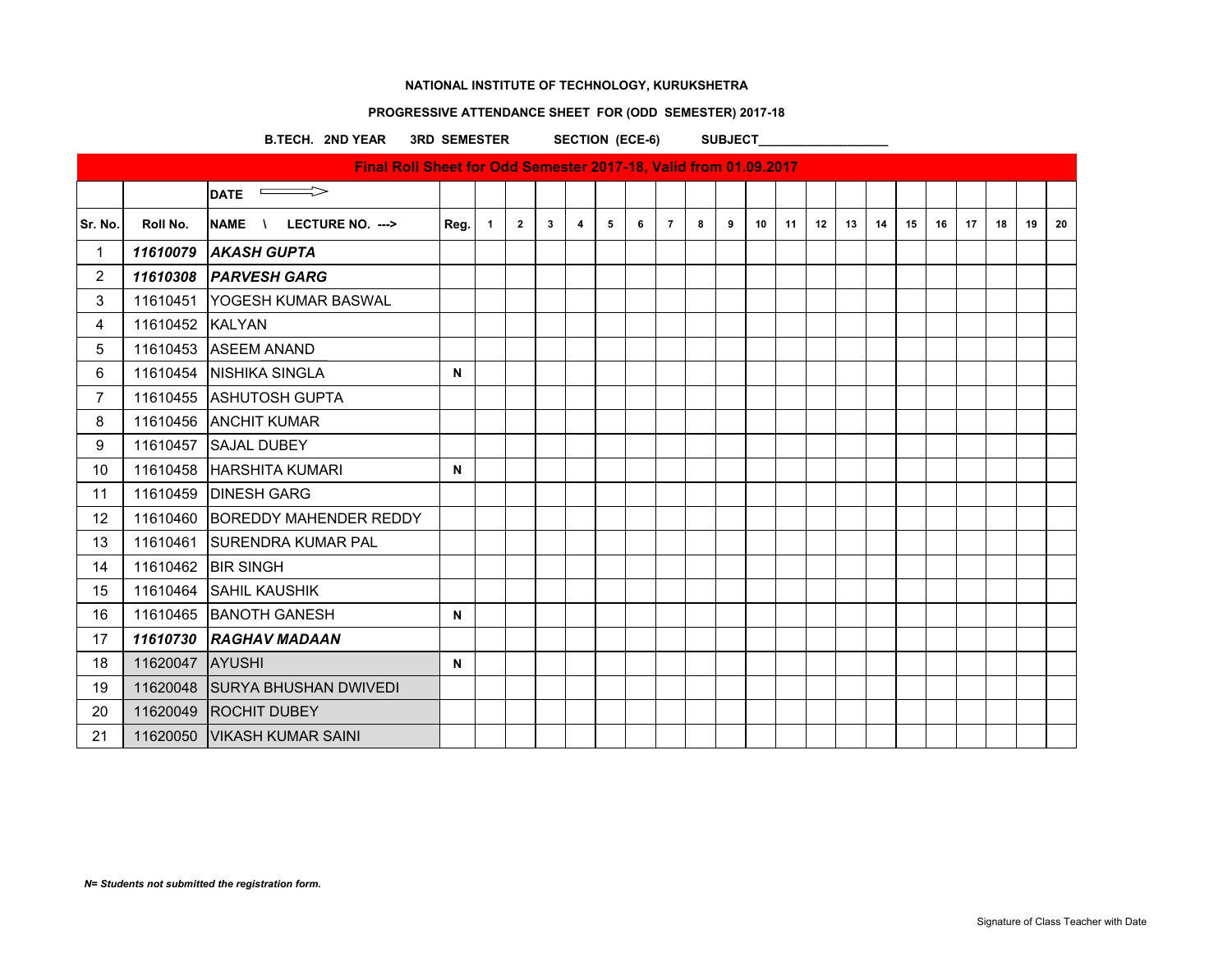# **PROGRESSIVE ATTENDANCE SHEET FOR (ODD SEMESTER) 2017-18**

B.TECH. 2ND YEAR 3RD SEMESTER SECTION (ECE-7) SUBJECT\_

|                |                    | Final Roll Sheet for Odd Semester 2017-18, Valid from 01.09.2017 |      |              |                |   |   |   |   |                |   |   |    |    |    |    |    |    |    |    |    |    |    |
|----------------|--------------------|------------------------------------------------------------------|------|--------------|----------------|---|---|---|---|----------------|---|---|----|----|----|----|----|----|----|----|----|----|----|
|                |                    | $\Rightarrow$<br><b>DATE</b>                                     |      |              |                |   |   |   |   |                |   |   |    |    |    |    |    |    |    |    |    |    |    |
| Sr. No.        | Roll No.           | <b>Name</b>                                                      | Reg. | $\mathbf{1}$ | $\overline{2}$ | 3 | 4 | 5 | 6 | $\overline{7}$ | 8 | 9 | 10 | 11 | 12 | 13 | 14 | 15 | 16 | 17 | 18 | 19 | 20 |
| $\mathbf{1}$   |                    | 11610085 SHUBHAM JOSHI                                           |      |              |                |   |   |   |   |                |   |   |    |    |    |    |    |    |    |    |    |    |    |
| $\overline{2}$ |                    | 11610307 ANKIT MAHESHWARI                                        |      |              |                |   |   |   |   |                |   |   |    |    |    |    |    |    |    |    |    |    |    |
| 3              |                    | 11610466   MADALSA GUPTA                                         | N    |              |                |   |   |   |   |                |   |   |    |    |    |    |    |    |    |    |    |    |    |
| 4              |                    | 11610467 NAMAN JINDAL                                            |      |              |                |   |   |   |   |                |   |   |    |    |    |    |    |    |    |    |    |    |    |
| 5              |                    | 11610469 GUNJAN BHARTI                                           | N    |              |                |   |   |   |   |                |   |   |    |    |    |    |    |    |    |    |    |    |    |
| 6              |                    | 11610470 SRIMUSIRI NAGENDRA                                      | N    |              |                |   |   |   |   |                |   |   |    |    |    |    |    |    |    |    |    |    |    |
| $\overline{7}$ |                    | 11610471 SAHIL KASNIA                                            | N    |              |                |   |   |   |   |                |   |   |    |    |    |    |    |    |    |    |    |    |    |
| 8              |                    | 11610472 BODINENI SHARATH                                        |      |              |                |   |   |   |   |                |   |   |    |    |    |    |    |    |    |    |    |    |    |
| 9              |                    | 11610473 KOTHAPALLI PRUDVIRAJ                                    |      |              |                |   |   |   |   |                |   |   |    |    |    |    |    |    |    |    |    |    |    |
| 10             |                    | 11610475 ARYAV TIWARI                                            |      |              |                |   |   |   |   |                |   |   |    |    |    |    |    |    |    |    |    |    |    |
| 11             |                    | 11610476   DARAM TARUN TEJA                                      |      |              |                |   |   |   |   |                |   |   |    |    |    |    |    |    |    |    |    |    |    |
| 12             |                    | 11610477 MOHAMMAD FIRASAT HUSSAIN                                | N    |              |                |   |   |   |   |                |   |   |    |    |    |    |    |    |    |    |    |    |    |
| 13             |                    | 11610478 SHRAVAN DINAKARAN                                       |      |              |                |   |   |   |   |                |   |   |    |    |    |    |    |    |    |    |    |    |    |
| 14             | 11610479           | <b>NITIN</b>                                                     |      |              |                |   |   |   |   |                |   |   |    |    |    |    |    |    |    |    |    |    |    |
| 15             |                    | 11610480 AZMEERA KRANTHI                                         |      |              |                |   |   |   |   |                |   |   |    |    |    |    |    |    |    |    |    |    |    |
| 16             | 11610481   MADHURI |                                                                  |      |              |                |   |   |   |   |                |   |   |    |    |    |    |    |    |    |    |    |    |    |
| 17             |                    | 11610482 SAHIL GARG                                              | N    |              |                |   |   |   |   |                |   |   |    |    |    |    |    |    |    |    |    |    |    |
| 18             |                    | 11610483 AJAY KUMAR                                              |      |              |                |   |   |   |   |                |   |   |    |    |    |    |    |    |    |    |    |    |    |
| 19             |                    | 11610484 ABHISHEK KUMAR SINGH                                    |      |              |                |   |   |   |   |                |   |   |    |    |    |    |    |    |    |    |    |    |    |